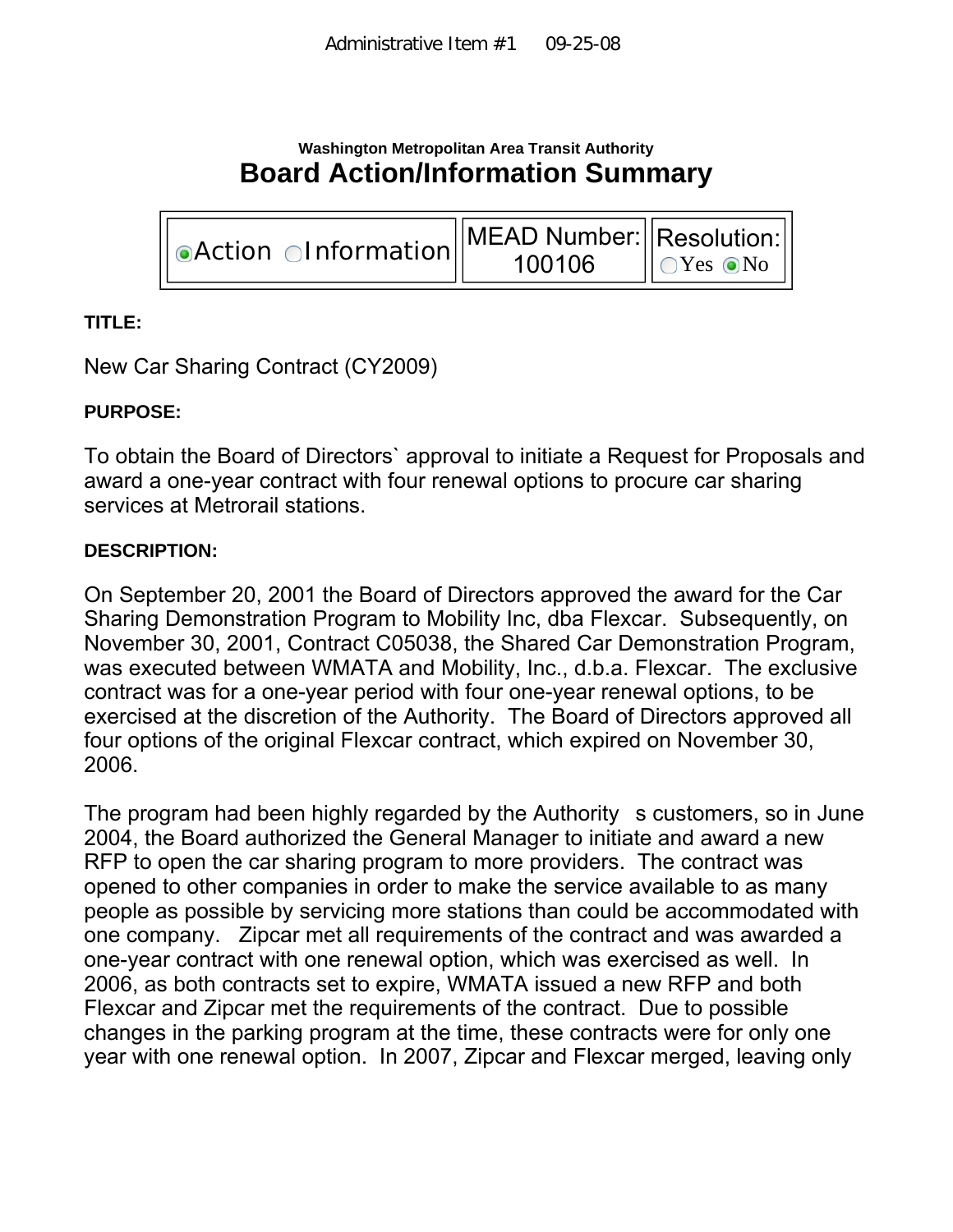the contract with Zipcar, the resulting entity, intact. This contract will expire on November 30, 2008.

With the merger, Zipcar assumed all the spaces allotted to Flexcar in the 2006 contract. Zipcar made some adjustments in winter 2008, resulting in a total of 104 car sharing vehicles at 38 stations throughout the system. In addition to the vehicles parked in Metro Kiss & Ride lots, Zipcar has several hundred other vehicles parked in the DC Metro area. Many of these vehicles serve Metrorail stations that do not have Kiss & Ride lots. One of these vehicles is fully equipped with hand controls for members with disabilities.

With the merger, Zipcar now has about 31,500 members in the Washington Metropolitan Area. Vehicles are available for use 24 hours a day/ 7 days per week. On average, Zipcar vehicles in Metro lots are used about 30% of the time Monday through Friday and more than 60% of the time on weekends. On weekends, a number of stations see vehicle utilization rates between 60-70% of the time.

As part of their contracts, both Flexcar and Zipcar surveyed their members in 2007. Both surveys indicated that use of Metrorail and Metrobus increased when the members joined the car sharing program. More than 40% of respondents say they use transit more as a result of joining a car sharing program. In addition, next to walking, the next most often cited mode by which members access their vehicles is transit (Metrobus and Metrorail). Survey responses show that car sharing is a complementary mode for Metro as many respondents do not own a vehicle, use Metro to commute, and use car sharing to make trips they could not otherwise make on Metro. Car sharing extends Metro`s reach.

The current contract is a no-cost, no-revenue contract, which was a Board decision when the program began. It is set to expire on November 30, 2008. A new RFP must be issued at this time and a contract awarded in the next few months to ensure continuity of car sharing services for WMATA customers.

#### **FUNDING IMPACT:**

No impact on funding.

#### **RECOMMENDATION:**